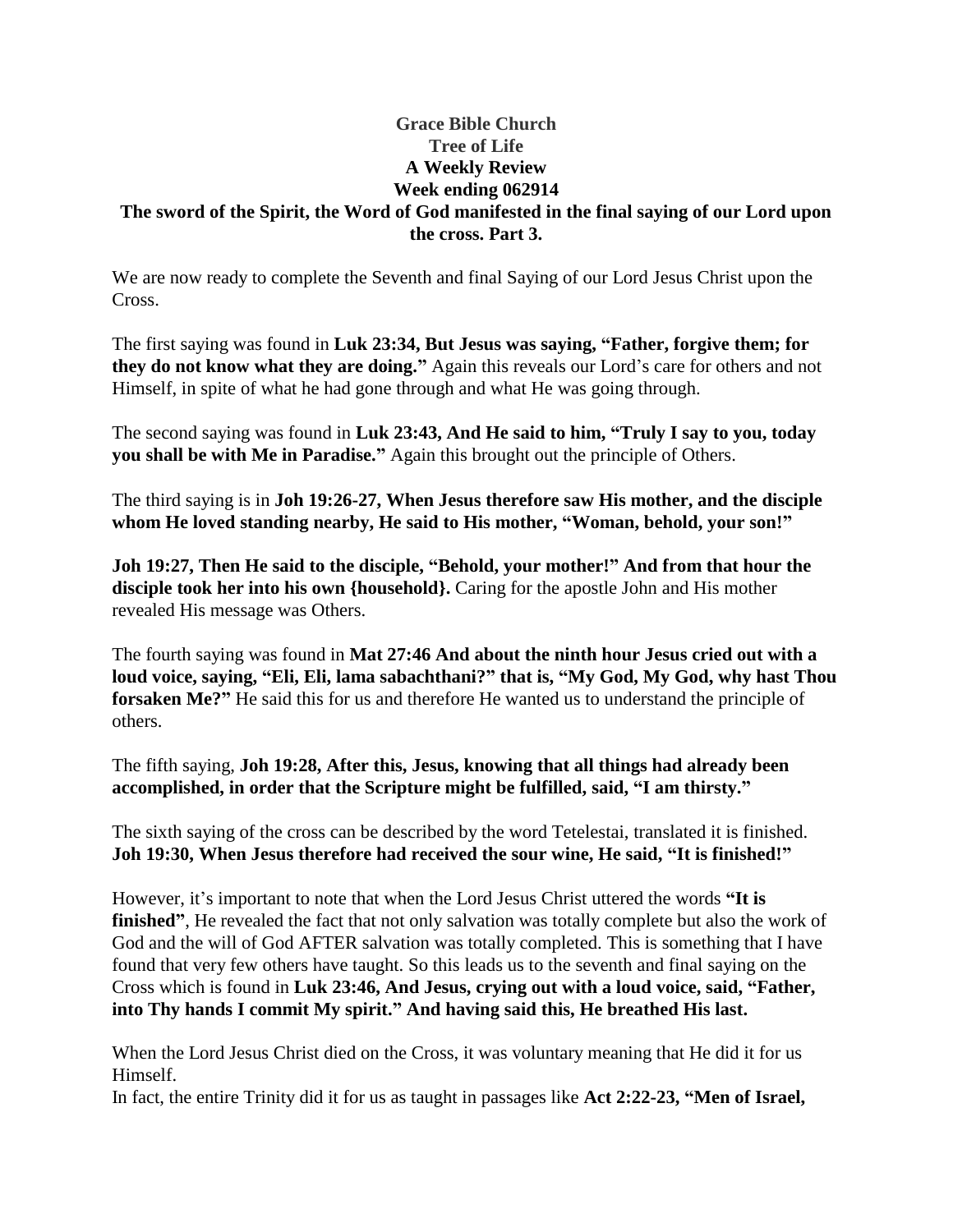**listen to these words: Jesus the Nazarene, a man attested to you by God with miracles and wonders and signs which God performed through Him in your midst, just as you yourselves know--this {Man}, delivered up by the predetermined plan and foreknowledge of God, you nailed to a cross by the hands of godless men and put {Him} to death.**

Notice is was by the predetermined plan and foreknowledge of God, that He was delivered up. This goes all the way back to **Gen 1:26, "Let Us make man in Our image, according to Our likeness…** We were created in the image and in the likeness of God. And, whether you believe it or not, this is why you have been created. The point is that when the Lord Jesus Christ died on the Cross, it was voluntary.

**Joh 10:17-18, "For this reason the Father loves Me, because I lay down My life that I may take it again. No one has taken it away from Me, but I lay it down on My own initiative. I have authority to lay it down, and I have authority to take it up again. This commandment I received from My Father."**

**Joh 16:7-14, "But I tell you the truth, it is to your advantage that I go away; for if I do not go away, the Helper shall not come to you; but if I go, I will send Him to you. And He, when He comes, will convict the world concerning sin, and righteousness, and judgment; concerning sin, because they do not believe in Me; and concerning righteousness, because I go to the Father, and you no longer behold Me; and concerning judgment, because the ruler of this world has been judged. I have many more things to say to you, but you cannot bear {them} now. But when He, the Spirit of truth, comes, He will guide you into all the truth; for He will not speak on His own initiative, but whatever He hears, He will speak; and He will disclose to you what is to come. He shall glorify Me; for He shall take of Mine, and shall disclose {it} to you."**

Upon His physical death, our Lord's human spirit went into the presence of God the Father. His soul went into Hades to a compartment known as Paradise. His body went into the grave to wait for that glorious moment some three days later when the body would be rejoined by the soul and the Spirit. This is what is known as the trichotomous separation.

Therefore, the seventh cry or saying from the Cross was the beginning of the end; and yet in reality the end was a new beginning.

For Jesus Christ would arise from the grave in a resurrection body, walk among men for a short time, then ascend into the presence of the Father to sit at His right hand as our great High Priest and make intercession for us forever (Heb 1:3; 7:25).

I do know this because in 1Co 15:3-10, the apostle Paul said, **For I delivered to you as of first importance what I also received, that Christ died for our sins according to the Scriptures, and that He was buried, and that He was raised on the third day according to the Scriptures, and that He appeared to Cephas, then to the twelve. After that He appeared to more than five hundred brethren at one time, most of whom remain until now, but some have fallen asleep; then He appeared to James, then to all the apostles; and last of all, as it were to one untimely born, He appeared to me also. For I am the least of the apostles, who am not fit to be called an apostle, because I persecuted the church of God. But by the grace**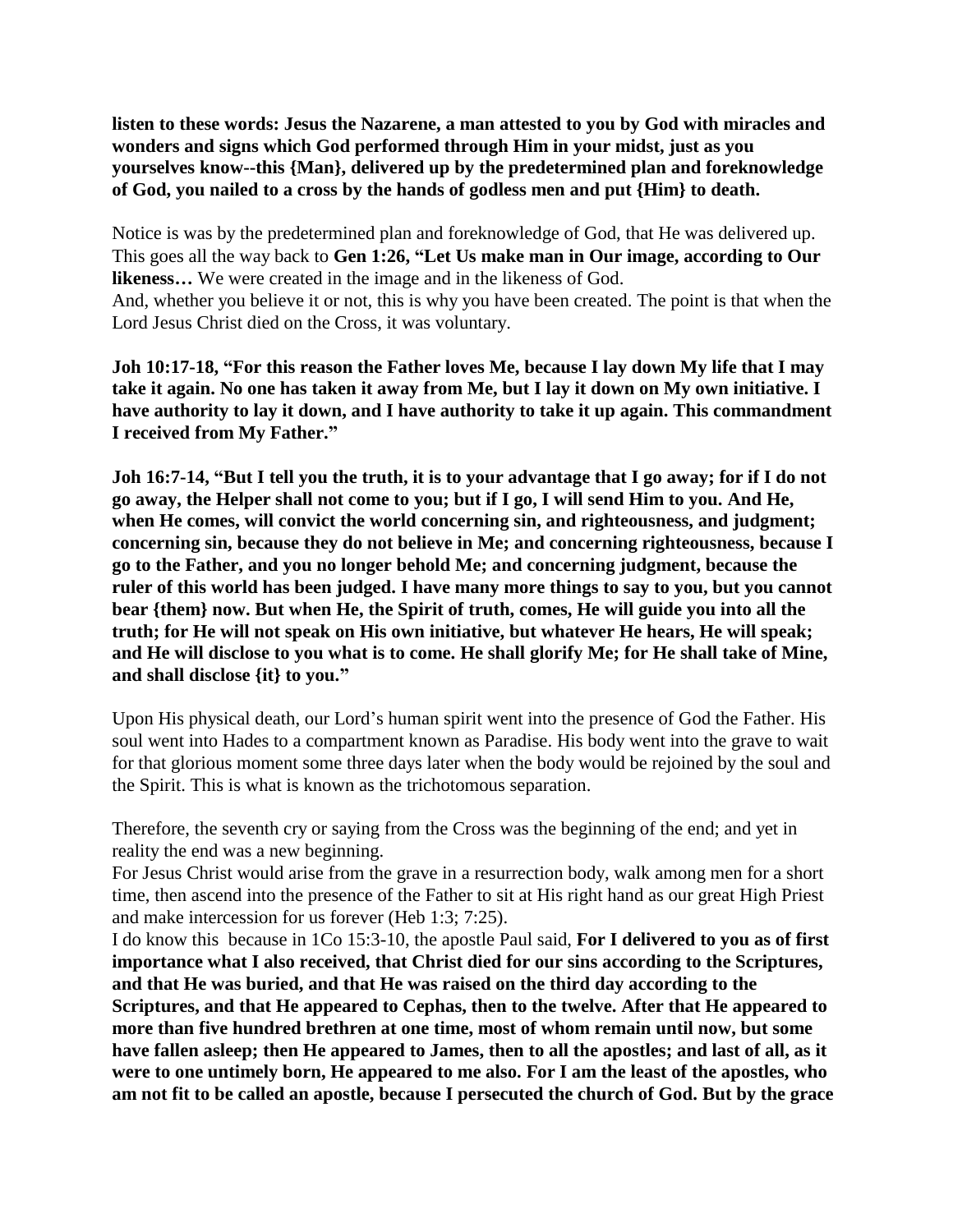## **of God I am what I am, and His grace toward me did not prove vain; but I labored even more than all of them, yet not I, but the grace of God with me.**

Now, I say all of this to bring up an amazing subject, which is what we call the Victorious Proclamation. Undoubtedly, the most startling event ever to be observed in the angelic realm was the creation of man. Here was an inferior form of creation who, unlike angels, could not travel through space, who was limited in power and vision and who was confined to one small planet, yet this creature was made in the image and likeness of God (Gen 1:27).

## **Gen 1:27-28, And God created man in His own image, in the image of God He created him; male and female He created them. And God blessed them; and God said to them, "Be fruitful and multiply, and fill the earth, and subdue it; and rule over the fish of the sea and over the birds of the sky, and over every living thing that moves on the earth."**

By the way, in spite of the fact that angels seem to be a superior creation, we never read that they were made in the image of God, as we are. Therefore, sometimes I wonder who the real superior creation is, angels or humans? Also, why is it that the Lord Jesus Christ became a member of the human race and not the angelic race?

Heb 1:3 really puts it like this from the original language: **And He** [Jesus Christ] **is the radiance**  [flashing forth--which is a reference to the humanity of Christ being the flashing forth] **of His**  [God the Father's] **glory, and the exact representation of His nature** [deity of Christ]**; and He upholds all things by the word of His power. When He had made purification of sins, He sat down at the right hand of the Majesty on high**

That's when Jesus Christ received His third royal title, the King of kings and the Lord of lords, and that's when the angelic conflict shifted gears into its intensified stage.

**Heb 1:4 Having become** [meaning Jesus Christ in His humanity] **as much better than the angels, as He has inherited an excellent or superior title to theirs** [third royal title]**."** Our Lord became the victor of the angelic conflict as an inferior creature to angels, a member of the human race.

**Heb 1:5, "For to which of the angels did He** [God the Father] **ever say, "You are My Son [deity of Christ], this day I have given birth to You** [the humanity of Christ in hypostatic union]**?' And again** [2Sa 7:14]**, I will be His Father and He will be My Son."** Which angel did God ever say that to? The answer of course is none. In fact, angels do not call God their Father.

In **Heb 1:6, And when He again brings His First born into the world** [Second Advent] **He says,** [from Psa 97:7]**, let all the angels of God worship Him."** Here we see the so-called higher creation, known as the angels, being told to worship a member of the lower creation, the humanity of Christ. The point is that the work God called Christ to finish is better than the angels and therefore the angels are to worship Him.